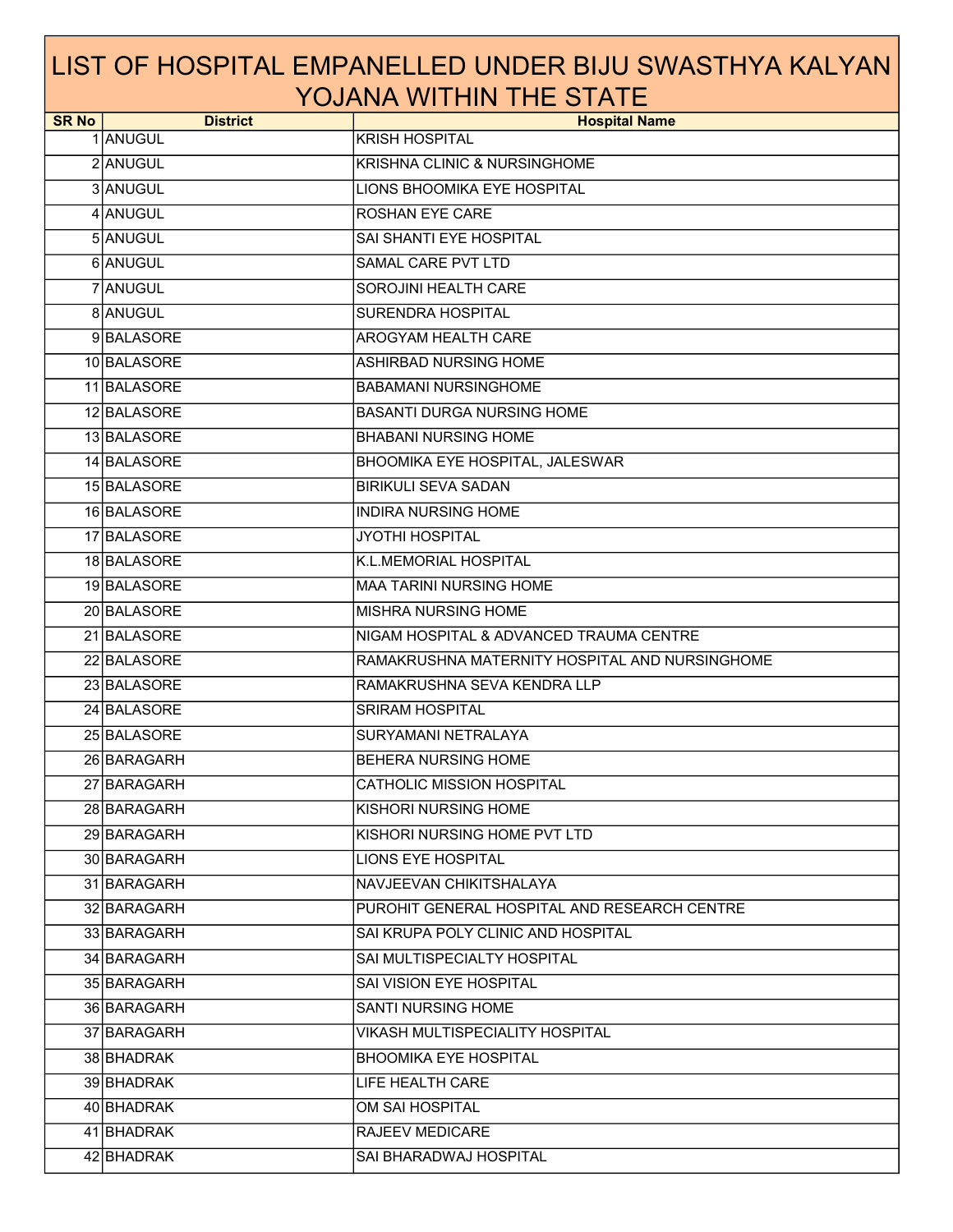| <b>SR No</b> | <b>District</b> | <b>Hospital Name</b>                                          |
|--------------|-----------------|---------------------------------------------------------------|
|              | 43 BHADRAK      | <b>SAI HOSPITAL</b>                                           |
|              | 44 BHADRAK      | <b>SALANDI HOSPITAL</b>                                       |
|              | 45 BHADRAK      | SHIVASHAKTI HOSPITAL                                          |
|              | 46 BHADRAK      | <b>SRI RAM HOSPITAL</b>                                       |
|              | 47 BHADRAK      | ZASS MID TOWN HOSPITAL                                        |
|              | 48 BOLANGIR     | ERBHS NETRANIKETAN EYE SUPREEME TASK GENERAL HOSPITAL         |
|              | 49 BOLANGIR     | JEEVANJYOTI NURSING HOME                                      |
|              | 50 BOLANGIR     | MANGAL HEALTH CARE AND DIAGNOSTIC CENTER                      |
|              | 51 BOLANGIR     | <b>NEW APOLLO HOSPITAL</b>                                    |
|              | 52 BOLANGIR     | SAMALESWARI HOSPITAL & NURSINGH HOME                          |
|              | 53 BOLANGIR     | <b>SCD EYE HOSPTIAL</b>                                       |
|              | 54 BOUDH        | RAMAKRUSHNA HOSPITAL                                          |
|              | 55 CUTTACK      | <b>ADD HOSPITAL</b>                                           |
|              | 56 CUTTACK      | <b>ASWINI HOSPITAL</b>                                        |
|              | 57 CUTTACK      | <b>ASWINI TRAUMA CENTRE</b>                                   |
|              | 58 CUTTACK      | <b>BBS HEALTH CARE</b>                                        |
|              | 59 CUTTACK      | <b>CARCINOVA CANCER HOSPITAL</b>                              |
|              | 60 CUTTACK      | CHITTARANJAN SEVA SADAN AND HOSPITAL                          |
|              | 61 CUTTACK      | CUTTACK LAPARASCOPIC HOSPITAL                                 |
|              | 62 CUTTACK      | DAIVIK HOSPITAL & RESEARCH CENTER                             |
|              | 63 CUTTACK      | DAS HEALTH CARE                                               |
|              | 64 CUTTACK      | <b>DAS HOSPITAL</b>                                           |
|              | 65 CUTTACK      | DR AGARWAL EYE CLINIC AND HOSPITAL                            |
|              | 66 CUTTACK      | <b>EAST POINT HOSPITAL</b>                                    |
|              | 67 CUTTACK      | <b>GOPABANDHU INSTITUTE OF MEDICAL SCIENCE &amp; RESEARCH</b> |
|              | 68 CUTTACK      | <b>HCG PANDA CURIE CANCER HOSPITAL</b>                        |
|              | 69 CUTTACK      | HEALTH CARE NURSHING HOME                                     |
|              | 70 CUTTACK      | HERITAGE HEALTH CARE HOSPITAL                                 |
|              | 71 CUTTACK      | INDIAN INSTITUTE OF GASTROENTEROLOGY AND HEPATOLOGY           |
|              | 72 CUTTACK      | JANSEVAK CLINIC AND NURSING HOME                              |
|              | 73 CUTTACK      | JEEVAN JYOTI NURSING HOME                                     |
|              | 74 CUTTACK      | JPM ROTARY CLUB CUTTACK EYE HOSPITAL                          |
|              | 75 CUTTACK      | <b>JYOTI NURSING HOME</b>                                     |
|              | 76 CUTTACK      | KALINGA HEALTH CLINIC AND RESEARCH CENTRE                     |
|              | 77 CUTTACK      | LIFE INSTITUTE OF GASTROENTEROLOGY AND GYENAECOLOGY           |
|              | 78 CUTTACK      | MEDI-ERA HOSPITAL & RESEARCH INSTITUTE PVT. LTD.              |
|              | 79 CUTTACK      | MELVIN JONES EYE HOSPITAL                                     |
|              | 80 CUTTACK      | MODERN EYECARE AND SUPER SPECIALITY CLINIC                    |
|              | 81 CUTTACK      | <b>NAVJIBAN CLINIC &amp; NURSING HOME</b>                     |
|              | 82 CUTTACK      | NEELADRI HOSPITAL                                             |
|              | 83 CUTTACK      | <b>NEW TARINI HOSPITAL</b>                                    |
|              | 84 CUTTACK      | NISHAMANI NURSING HOME                                        |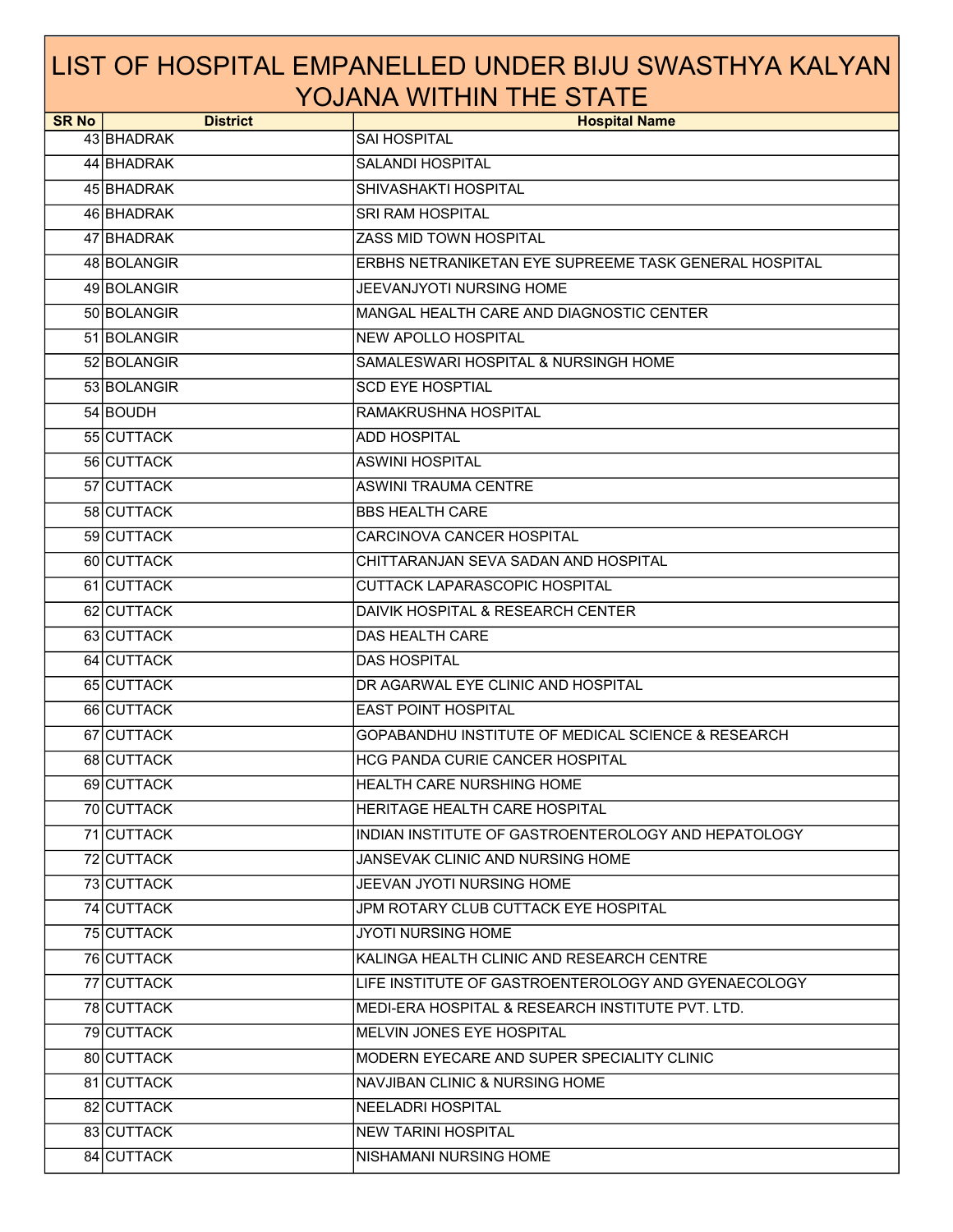| <b>SR No</b> | <b>District</b> | <b>Hospital Name</b>                      |
|--------------|-----------------|-------------------------------------------|
|              | 85 CUTTACK      | NUCARE NURSING HOME AND HOSPITAL          |
|              | 86 CUTTACK      | OM SAI KRUPA HOSPITAL                     |
|              | 87 CUTTACK      | <b>OMM HOSPITAL</b>                       |
|              | 88 CUTTACK      | OMM SAI KRUPAKIRAN HOSPITAL PVT LTD       |
|              | 89 CUTTACK      | PADMINI CARE                              |
|              | 90 CUTTACK      | PANDA MEDICAL CENTRE                      |
|              | 91 CUTTACK      | PANDA NURSING HOME                        |
|              | 92 CUTTACK      | RADHARAMAN HOSPITAL                       |
|              | 93 CUTTACK      | <b>RAINBOW HOSPITAL</b>                   |
|              | 94 CUTTACK      | REGIONAL SPINAL INJURY CENTRE             |
|              | 95 CUTTACK      | SADGURU MEDICAL AND RESEARCH CENTRE       |
|              | 96 CUTTACK      | SAHARA NURSING HOME                       |
|              | 97 CUTTACK      | SAI AROGYA HOSPITAL AND DIAGNOSTIC CENTRE |
|              | 98 CUTTACK      | SAI AROGYAM NURSING HOME                  |
|              | 99 CUTTACK      | <b>SAI HOSPITAL</b>                       |
|              | 100 CUTTACK     | SAI JEEVAN HOSPITAL PVT LTD               |
|              | 101 CUTTACK     | <b>SAI SANJIBANI HOSPITAL</b>             |
|              | 102 CUTTACK     | SANJEEBANI NURSHING HOME                  |
|              | 103 CUTTACK     | <b>SATAYU NURSING HOME</b>                |
|              | 104 CUTTACK     | <b>SHAKTI SAI HOSPITAL</b>                |
|              | 105 CUTTACK     | SHRADHA SABURI NURSING HOME               |
|              | 106 CUTTACK     | SHREE HOSPITAL                            |
|              | 107 CUTTACK     | <b>SILICON HOSPITAL</b>                   |
|              | 108 CUTTACK     | <b>SMART LINE HOSPITAL</b>                |
|              | 109 CUTTACK     | SOUTH POINT HOSPITAL                      |
|              | 110 CUTTACK     | SRADHA CLINIC AND NURSING HOME            |
|              | 111 CUTTACK     | <b>SREERAM HOSPITAL</b>                   |
|              | 112 CUTTACK     | <b>SRINIVAS HOSPITAL</b>                  |
|              | 113 CUTTACK     | SRIRAM NURSINGHOME                        |
|              | 114 CUTTACK     | <b>STAR HOSPITAL</b>                      |
|              | 115 CUTTACK     | <b>SUN HOSPITAL</b>                       |
|              | 116 CUTTACK     | <b>SURYA MEDICAL</b>                      |
|              | 117 CUTTACK     | SUSHRUSA NURSINGHOME                      |
|              | 118 CUTTACK     | <b>SWAIN HOSPITAL</b>                     |
|              | 119 CUTTACK     | <b>T-CARE HOSPITAL</b>                    |
|              | 120 CUTTACK     | <b>TRISAKTI HOSPITAL</b>                  |
|              | 121 CUTTACK     | TRISHA HOSPITAL                           |
|              | 122 CUTTACK     | UDAYABHANU CLINIC AND NURSING HOME        |
|              | 123 CUTTACK     | ULTRA CARE NURSING HOME                   |
|              | 124 CUTTACK     | <b>Urmila Nurshing Home</b>               |
|              | 125 CUTTACK     | UTKAL HOSPITAL                            |
|              | 126 CUTTACK     | WOMENS CLINIC AND NURSING HOME            |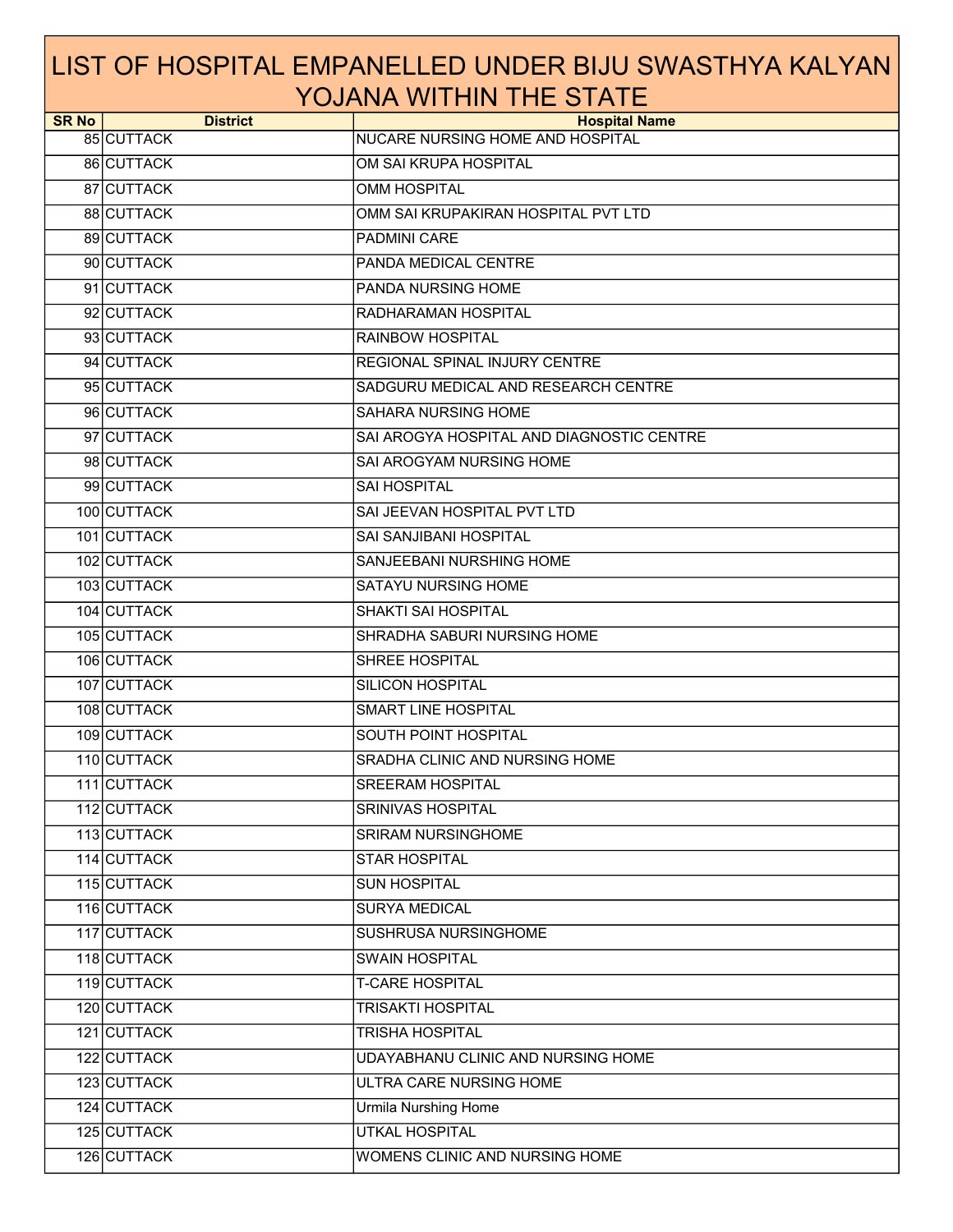| <b>SR No</b> | <b>District</b> | <b>Hospital Name</b>                         |
|--------------|-----------------|----------------------------------------------|
|              | 127 DEOGARH     | ANANDA SEVA SADAN                            |
|              | 128 DHENKANAL   | <b>AROGYA NURSHING HOME</b>                  |
|              | 129 DHENKANAL   | <b>DEBI DURGA HOSPITAL</b>                   |
|              | 130 DHENKANAL   | <b>DISHA HOSPITAL</b>                        |
|              | 131 DHENKANAL   | KALINGA EYE HOSPITAL                         |
|              | 132 DHENKANAL   | <b>MAA BAISTOMBIDEVI NURSING HOME</b>        |
|              | 133 DHENKANAL   | PANDA NURSING HOME                           |
|              | 134 DHENKANAL   | <b>SAI NURSING HOME</b>                      |
|              | 135 DHENKANAL   | SAISHREE EYE HOSPITAL                        |
|              | 136 DHENKANAL   | SARBESWAR MEMORIAL EYE HOSPITAL              |
|              | 137 DHENKANAL   | SARBESWAR MEMORIAL HOSPITAL                  |
|              | 138 DHENKANAL   | SHREE JAGANNATH HOSPITAL                     |
|              | 139 DHENKANAL   | SHREE KRISHNA HOSPITAL                       |
|              | 140 DHENKANAL   | <b>SUN HOSPITAL</b>                          |
|              | 141 DHENKANAL   | <b>TULASI NURSING HOME</b>                   |
|              | 142 GAJAPATI    | DR. RABI NURSING HOME                        |
|              | 143 GAJAPATI    | <b>LAXMI NURSING HOME</b>                    |
|              | 144 GAJAPATI    | <b>SARA EYE CARE</b>                         |
|              | 145 GAJAPATI    | V.V.L. NURSING HOME                          |
|              | 146 GANJAM      | <b>AASTHA HOSPITAL</b>                       |
|              | 147 GANJAM      | <b>AISHRAT HOSPITAL</b>                      |
|              | 148 GANJAM      | <b>AMIT HOSPITAL</b>                         |
|              | 149 GANJAM      | AMIT INSTITUTE OF MEDICAL SCIENCE & HOSPITAL |
|              | 150 GANJAM      | <b>ASHEERBAD CLINIC</b>                      |
|              | 151 GANJAM      | <b>ASUTOSH HOSPITAL</b>                      |
|              | 152 GANJAM      | <b>AYUSH HOSPITAL</b>                        |
|              | 153 GANJAM      | <b>DEVINE HOSPITAL</b>                       |
|              | 154 GANJAM      | <b>ECOS EYE HOSPITAL</b>                     |
|              | 155 GANJAM      | <b>GURUDEV HOSPITAL</b>                      |
|              | 156 GANJAM      | <b>KGN SPARSH HOSPITAL</b>                   |
|              | 157 GANJAM      | KOMALA NURSING HOME                          |
|              | 158 GANJAM      | <b>MODERN EYE CARE CENTRE &amp; HOSPITAL</b> |
|              | 159 GANJAM      | NAMRATA HOSPITAL                             |
|              | 160 GANJAM      | <b>NEW KALINGA HOSPITAL</b>                  |
|              | 161 GANJAM      | <b>NEW NEELACHAL HOSPITAL</b>                |
|              | 162 GANJAM      | RADHA SWAMI SEVA SEDAN                       |
|              | 163 GANJAM      | <b>RUBY EYE HOSPITAL</b>                     |
|              | 164 GANJAM      | SAHARA SEVA SADAN                            |
|              | 165 GANJAM      | SAI DIBYAJYOTI HOSPITAL                      |
|              | 166 GANJAM      | <b>SANKARA EYE HOSPITAL</b>                  |
|              | 167 GANJAM      | SHREE HOSPITAL                               |
|              | 168 GANJAM      | SRI RAM HOSPITAL                             |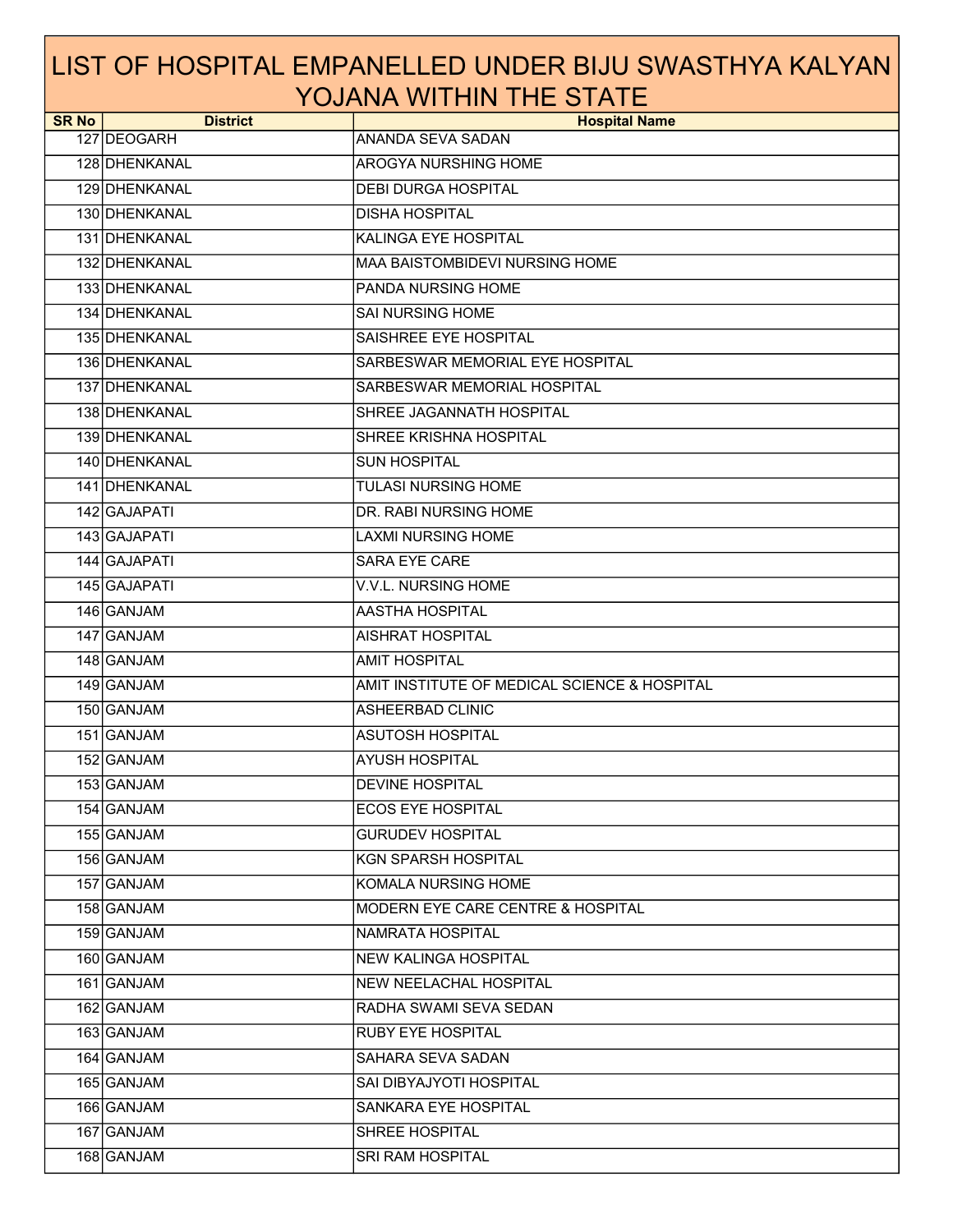| <b>SR No</b> | <b>District</b>   | <b>Hospital Name</b>                            |
|--------------|-------------------|-------------------------------------------------|
|              | 169 GANJAM        | SRI SATYASAI HOSPITAL                           |
|              | 170 GANJAM        | <b>SUN HEALTH CARE HOSPITAL</b>                 |
|              | 171 GANJAM        | YASODA NURSING HOME                             |
|              | 172 JAGATSINGHPUR | <b>BHOOMIKA EYE HOSPITAL</b>                    |
|              | 173 JAGATSINGHPUR | <b>CURE WELL HOSPITAL</b>                       |
|              | 174 JAGATSINGHPUR | <b>KHAN NURSINGHOME</b>                         |
|              | 175 JAGATSINGHPUR | <b>L &amp; P HOSPITAL &amp; RESEARCH CENTRE</b> |
|              | 176 JAGATSINGHPUR | LIFE LINE NURSING HOME                          |
|              | 177 JAGATSINGHPUR | MAA SARALA NURSINGHOME                          |
|              | 178 JAGATSINGHPUR | <b>SUN HOSPITAL</b>                             |
|              | 179 JAGATSINGHPUR | <b>SWASTIK NURSING HOME</b>                     |
|              | 180 JAGATSINGHPUR | TRILOCHAN NETRALAYA                             |
|              | 181 JAJPUR        | ANIMA NURSHING HOME & Diagnostic Center         |
|              | 182 JAJPUR        | <b>BHOOMIKA EYE HOSPITAL</b>                    |
|              | 183 JAJPUR        | <b>BHOOMIKA EYE HOSPITAL</b>                    |
|              | 184 JAJPUR        | BHOOMIKA HOSPITAL AND RESEARCH CENTRE           |
|              | 185 JAJPUR        | DR. BK MOHANTY MEMORIAL HEALTHCARE SERVICES     |
|              | 186 JAJPUR        | DR. SARTHAK HOSPITAL                            |
|              | 187 JAJPUR        | JEEBAN JYOTI HOSPITAL AND DIAGNOSTICS           |
|              | 188 JAJPUR        | <b>KRISHNA EYE HOSPITAL</b>                     |
|              | 189 JAJPUR        | <b>LAXMI HOSPITAL</b>                           |
|              | 190 JAJPUR        | LIFE CARE HOSPITAL                              |
|              | 191 JAJPUR        | NETRADHAM EYE HOSPITAL                          |
|              | 192 JAJPUR        | PRAVA CARE MULTISPECIALTY HOSPITAL              |
|              | 193 JAJPUR        | ROHONI HOSPITAL                                 |
|              | 194 JAJPUR        | ROYAL MEDICARE NURSING HOME                     |
|              | 195 JAJPUR        | SAI NETRA MANDIR EYE HOSPITAL                   |
|              | 196 JAJPUR        | SAI PRATIMA HOSPITAL                            |
|              | 197 JAJPUR        | SAI SHANTI EYE HOSPITAL                         |
|              | 198 JAJPUR        | SARMISTHA MEMORIAL HOSPITAL                     |
|              | 199 JAJPUR        | SHREE JAGANNATH MULTI SPECIALITY HOSPITAL       |
|              | 200 JAJPUR        | SHUSHRUSA EYE HOSPITAL                          |
|              | 201 JAJPUR        | STEEL CITY HOSPITAL                             |
|              | 202 JAJPUR        | SUSHRUTA HOSPITAL                               |
|              | 203 JAJPUR        | <b>TATA STEEL MEDICA HOSPITAL</b>               |
|              | 204 JHARSUGUDA    | JAGNYASENI HOSPITAL                             |
|              | 205 JHARSUGUDA    | MOTILAL YADAV MEMORIAL SAMALESWARI HOSPITAL     |
|              | 206 JHARSUGUDA    | <b>ST. MARYS HOSPITAL</b>                       |
|              | 207 KALAHANDI     | AGARWAL NURSING HOME                            |
|              | 208 KALAHANDI     | JUNAGARH NETRA CHIKITSHALAYA (LEPRA SOCIETY)    |
|              | 209 KALAHANDI     | MAA MANIKESWARI MULTISPECIALTY HOSPITAL         |
|              | 210 KALAHANDI     | SAI TARANG MULTISPECIALTI CLINIC & HOSPITAL     |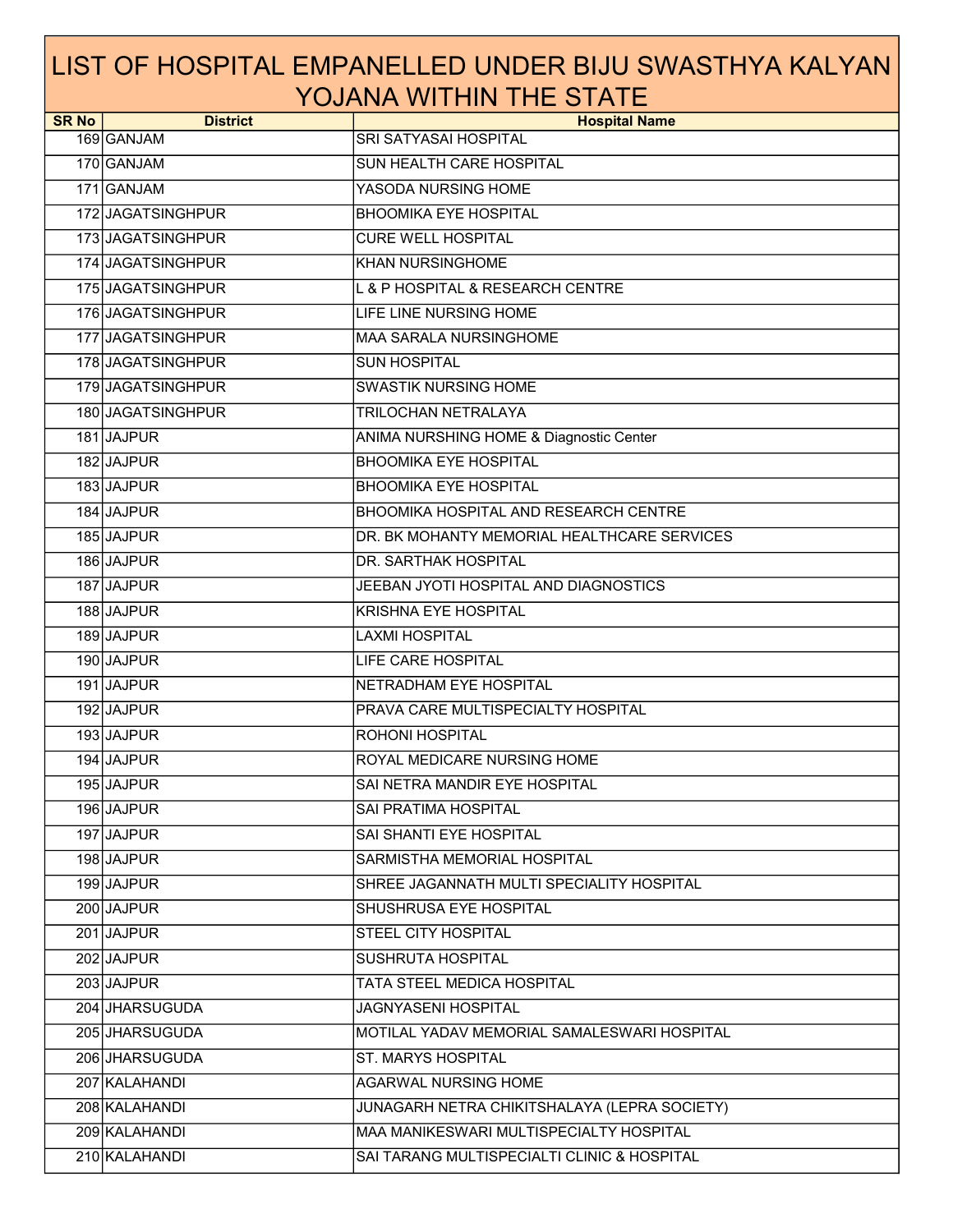| <b>SR No</b> | <b>District</b> | <b>Hospital Name</b>                                  |
|--------------|-----------------|-------------------------------------------------------|
|              | 211 KALAHANDI   | SHREE BALAJI MULTISPECIALITY NURSINGHOME              |
|              | 212 KALAHANDI   | SHREE JAGANNATH NETRALAYA                             |
|              | 213 KALAHANDI   | <b>SUN HOSPITAL</b>                                   |
|              | 214 KALAHANDI   | <b>UMA CLINIC</b>                                     |
|              | 215 KALAHANDI   | <b>VEDANTA HOSPITAL</b>                               |
|              | 216 KENDRAPADA  | <b>BABA KSHETRAMOHAN HEALTH CARE</b>                  |
|              | 217 KENDRAPADA  | <b>BARSHA NURSINGHOME</b>                             |
|              | 218 KENDRAPADA  | BASANTA KUMARI RURAL EYE HOSPITAL & RESEARCH CENTER   |
|              | 219 KENDRAPADA  | <b>BHAGAWATI HSOPITAL</b>                             |
|              | 220 KENDRAPADA  | <b>BHOOMIKA EYE HOSPITAL</b>                          |
|              | 221 KENDRAPADA  | HEALTH CARE NURSING HOME                              |
|              | 222 KENDRAPADA  | HEALTH HOME NURSING HOME AND DIAGNOSTICS              |
|              | 223 KENDRAPADA  | <b>M.B. NURSING HOME</b>                              |
|              | 224 KENDRAPADA  | POPULAR NURSING HOME                                  |
|              | 225 KENDRAPADA  | SAI HOSPITAL                                          |
|              | 226 KENDRAPADA  | SAI SHANTI EYE HOSPITAL                               |
|              | 227 KENDRAPADA  | <b>SURYA NURSING HOME</b>                             |
|              | 228 KENDRAPADA  | <b>TULASI HOSPITAL</b>                                |
|              | 229 KEONJHAR    | <b>ARATI HOSPITAL</b>                                 |
|              | 230 KEONJHAR    | <b>BHOOMIKA EYE HOSPITAL</b>                          |
|              | 231 KEONJHAR    | KASINATH HEALTH CARE                                  |
|              | 232 KEONJHAR    | <b>KEONJHAR HOSPITAL</b>                              |
|              | 233 KEONJHAR    | <b>MAA TARINI HOSPITAL PVT.LTD</b>                    |
|              | 234 KEONJHAR    | <b>RAMADEVI NURSING HOME</b>                          |
|              | 235 KEONJHAR    | TRIBAL HEALTH CENTRE WITH MATERNITY AND NEW BORN CARE |
|              | 236 KHORDHA     | ADITYA ASWINI HOSPITAL                                |
|              | 237 KHORDHA     | <b>ADVANCE EYECARE HOSPITAL</b>                       |
|              | 238 KHORDHA     | <b>AHALYA HOSPITAL</b>                                |
|              | 239 KHORDHA     | ALL INDIA INSTITUTE OF MEDICAL SCIENCE, BHUBANESWAR   |
|              | 240 KHORDHA     | <b>AMRI HOSPITAL</b>                                  |
|              | 241 KHORDHA     | ANVI ENT & HEAD NECK HOSPITAL                         |
|              | 242 KHORDHA     | APOLLO HOSPITAL                                       |
|              | 243 KHORDHA     | AROGYA HOSPITAL                                       |
|              | 244 KHORDHA     | ASG EYE HOSPITAL                                      |
|              | 245 KHORDHA     | <b>AURO CARE NURSING HOME</b>                         |
|              | 246 KHORDHA     | BAIDYANATH MEMORIAL HOSPITAL                          |
|              | 247 KHORDHA     | <b>BHOOMIKA EYE HOSPITAL</b>                          |
|              | 248 KHORDHA     | <b>BISWANATH NURSING HOME</b>                         |
|              | 249 KHORDHA     | <b>BLUE WHEEL HOSPITAL</b>                            |
|              | 250 KHORDHA     | <b>CARE HOSPITAL</b>                                  |
|              | 251 KHORDHA     | CENTRE FOR SIGHT                                      |
|              | 252 KHORDHA     | CHATRUBHUJA JENAMANI MEMORIAL HOSPITAL                |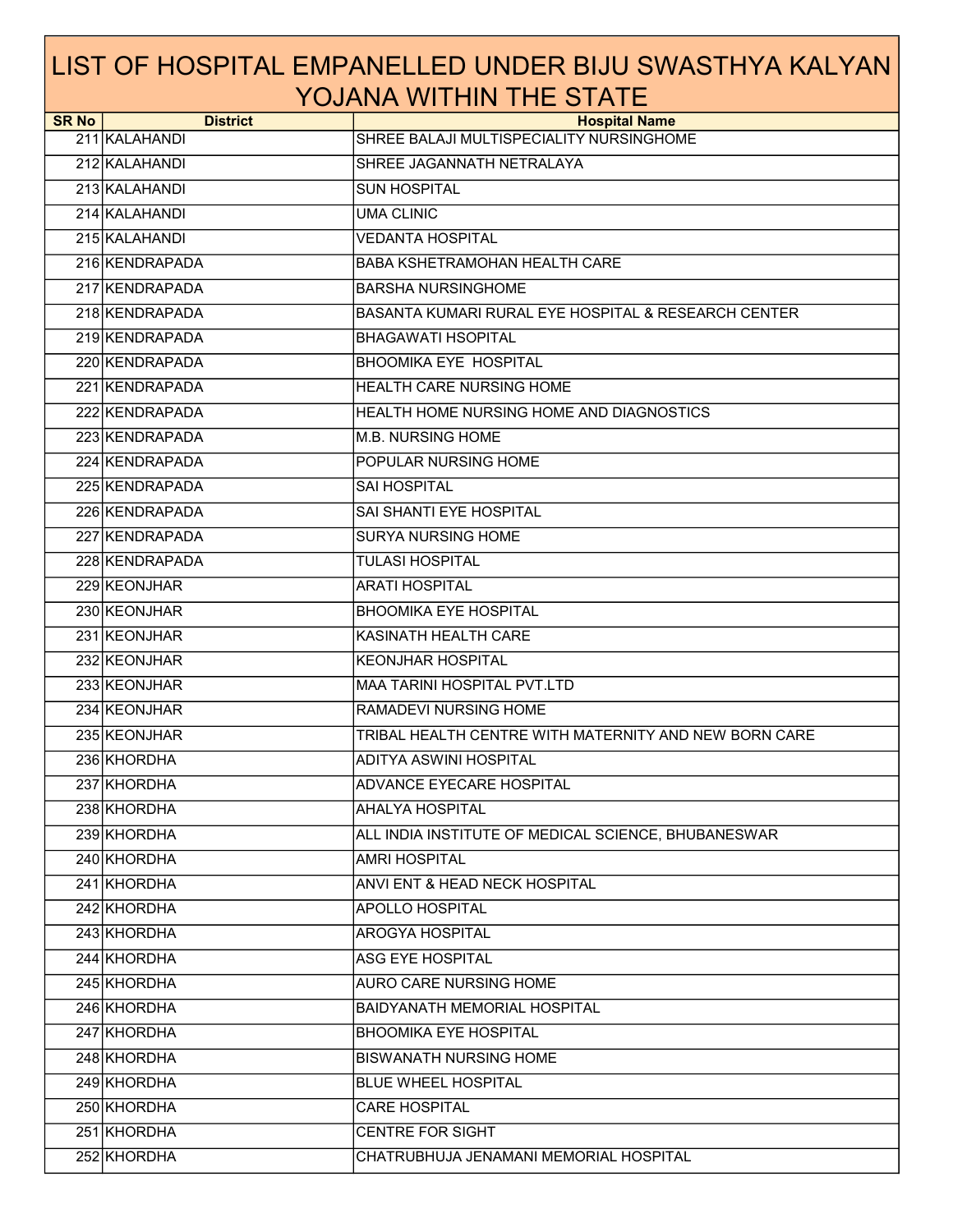| <b>SR No</b> | <b>District</b> | <b>Hospital Name</b>                              |
|--------------|-----------------|---------------------------------------------------|
|              | 253 KHORDHA     | DR. AGARWALS EYE HOSPITAL                         |
|              | 254 KHORDHA     | <b>GLOBAL HEALTH CARE HOSPITAL</b>                |
|              | 255 KHORDHA     | <b>HEMALATA HOSPITALS LIMITED</b>                 |
|              | 256 KHORDHA     | HILL SIDE NURSING HOME                            |
|              | 257 KHORDHA     | HI-TECH MEDICAL COLLEGE & HOSPITAL                |
|              | 258 KHORDHA     | <b>IMS &amp; SUM HOSPITAL</b>                     |
|              | 259 KHORDHA     | JEEVAN JYOTI HOSPITAL                             |
|              | 260 KHORDHA     | <b>KALINGA HOSPITAL</b>                           |
|              | 261 KHORDHA     | KALINGA INSTITUTE OF MEDICAL SCIENCE AND HOSPITAL |
|              | 262 KHORDHA     | KANUNGO INSTITUTE OF DIABETICS                    |
|              | 263 KHORDHA     | <b>KAR VISION EYE HOSPITAL</b>                    |
|              | 264 KHORDHA     | KHURDHA NURSING HOME                              |
|              | 265 KHORDHA     | L V PRASAD EYE INSTITUTE                          |
|              | 266 KHORDHA     | <b>MAA SHAKTI HOSPITAL</b>                        |
|              | 267 KHORDHA     | <b>MAA TARINI NURSING HOME</b>                    |
|              | 268 KHORDHA     | MODERN HEALTH CARE HOSPITAL                       |
|              | 269 KHORDHA     | <b>NANDA TREATMENT CENTRE</b>                     |
|              | 270 KHORDHA     | NANDIGHOSHA HOSPITAL                              |
|              | 271 KHORDHA     | NEELACHAL HOSPITAL                                |
|              | 272 KHORDHA     | NIGAM HEALTHCARE                                  |
|              | 273 KHORDHA     | NIRVAN EYE HOSPITAL                               |
|              | 274 KHORDHA     | OM SUVAM HOSPITAL                                 |
|              | 275 KHORDHA     | PANDA NURSINGHOME                                 |
|              | 276 KHORDHA     | PARKLAND HOSPITAL                                 |
|              | 277 KHORDHA     | ROTARY EYE HOSPITAL                               |
|              | 278 KHORDHA     | SAHAJOG HOSPITAL                                  |
|              | 279 KHORDHA     | SAI BONE AND JOINT CLINIC                         |
|              | 280 KHORDHA     | <b>SAI SEVA SADAN</b>                             |
|              | 281 KHORDHA     | SANJEEBANI MEDICARE HOSPITAL                      |
|              | 282 KHORDHA     | <b>SASWAT HOSPITAL</b>                            |
|              | 283 KHORDHA     | SATHI NURSHING HOME                               |
|              | 284 KHORDHA     | SHIVAJEE HOSPITAL                                 |
|              | 285 KHORDHA     | SHREE RAM NURSING HOME                            |
|              | 286 KHORDHA     | SHUSRUTA HOSPITAL AND TRAUMA CARE PVT. LTD.       |
|              | 287 KHORDHA     | SOUTH CITY HOSPITAL                               |
|              | 288 KHORDHA     | SPARSH HOSPITAL, KANTABADA                        |
|              | 289 KHORDHA     | SPARSH MULTI SPECIALITY HOSPITAL                  |
|              | 290 KHORDHA     | SRI SRI BORDA HOSPITAL AND CHC                    |
|              | 291 KHORDHA     | SUBHA NURSING HOME                                |
|              | 292 KHORDHA     | <b>SUM ULTIMATE</b>                               |
|              | 293 KHORDHA     | SUNSHINE HOSPITAL                                 |
|              | 294 KHORDHA     | <b>SWASTIK CLINIC &amp; NURSING HOME</b>          |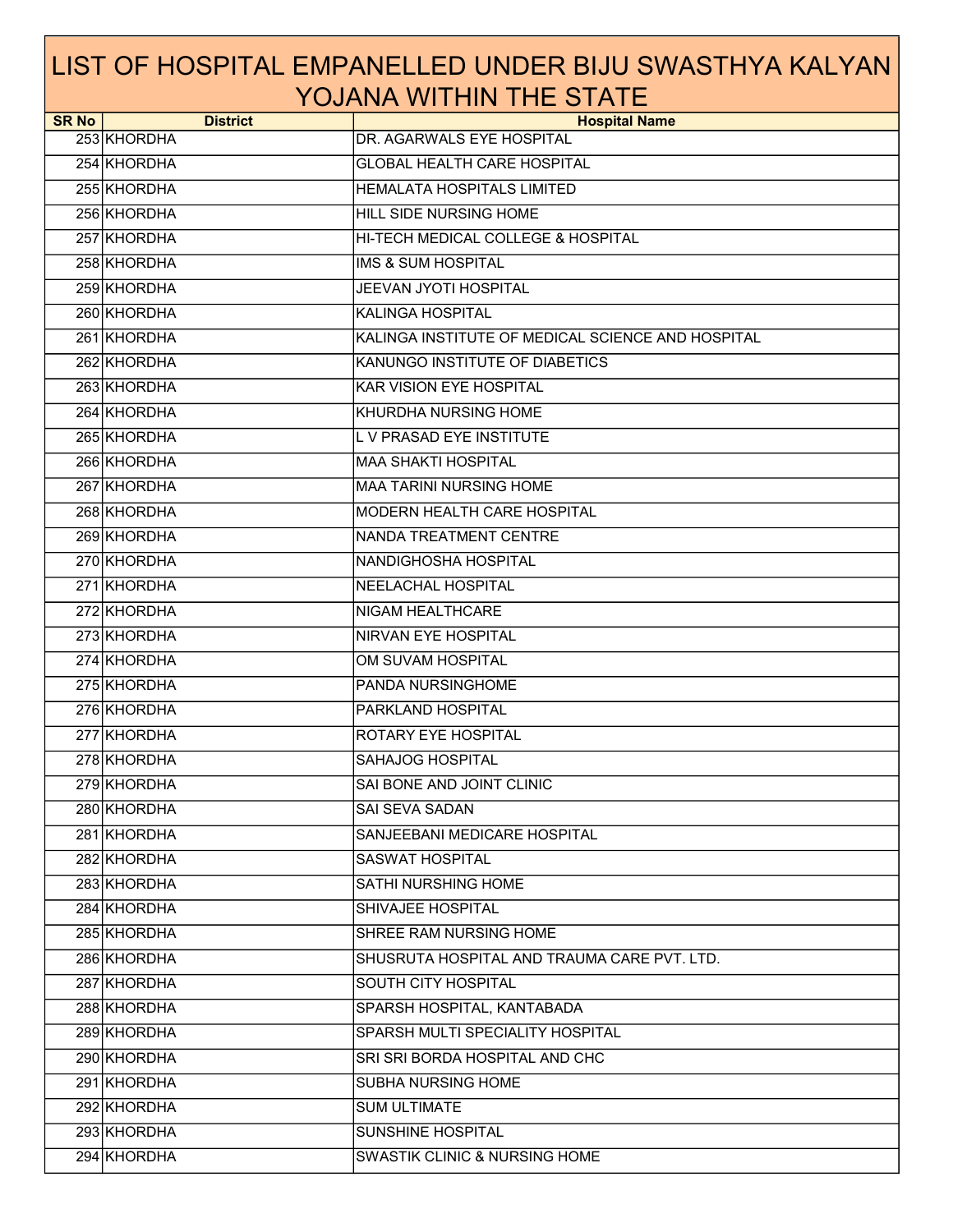| <b>SR No</b> | <b>District</b> | <b>Hospital Name</b>                   |
|--------------|-----------------|----------------------------------------|
|              | 295 KHORDHA     | TRINITY NEURO HOSPITAL AND TRAUMA CARE |
|              | 296 KHORDHA     | UTKAL EYE HOSPITAL                     |
|              | 297 KHORDHA     | <b>UTKAL HOSPITAL</b>                  |
|              | 298 KHORDHA     | <b>VIKASH HOSPITAL</b>                 |
|              | 299 KHORDHA     | VISION CARE EYE HOSPITAL               |
|              | 300 KHORDHA     | <b>VIVEKANANDA HOSPITAL</b>            |
|              | 301 KHORDHA     | <b>WOMEN &amp; CHILD CARE HOSPITAL</b> |
|              | 302 KORAPUT     | BIKASH DIAGNOSTIC CENTER AND HOSPITAL  |
|              | 303 KORAPUT     | DR NAMRATA EYE HOSPITAL                |
|              | 304 KORAPUT     | GOURISHANKAR NURSING HOME              |
|              | 305 MAYURBHANJA | <b>BHOOMIKA EYE HOSPITAL</b>           |
|              | 306 MAYURBHANJA | DURGA NURSING HOME                     |
|              | 307 MAYURBHANJA | <b>GAYATRI HOSPITAL</b>                |
|              | 308 MAYURBHANJA | <b>JAYA HOSPITAL</b>                   |
|              | 309 MAYURBHANJA | JEEVAN DEEP HEALTH CARE                |
|              | 310 MAYURBHANJA | <b>MAHATMA GANDHI EYE HOSPITAL</b>     |
|              | 311 NABARANGPUR | <b>CHRISTIAN HOSPITAL</b>              |
|              | 312 NAYAGARH    | CHIDANANDA HOSPITAL                    |
|              | 313 NAYAGARH    | DIVYA JYOTI HOSPITAL                   |
|              | 314 NAYAGARH    | <b>KUMAR HOSPITAL</b>                  |
|              | 315 NAYAGARH    | NABA JEEBAN SEVA SADAN                 |
|              | 316 NAYAGARH    | <b>NEW SRI RAM HOSPITAL</b>            |
|              | 317 NAYAGARH    | OMM NURSING HOME                       |
|              | 318 NAYAGARH    | RAMAKRISHNA MEMORIAL HOSPITAL          |
|              | 319 NAYAGARH    | <b>RASHMI HOSPITAL</b>                 |
|              | 320 NAYAGARH    | SAHOO BHIKARI SEVASADAN                |
|              | 321 NAYAGARH    | <b>SUNRISE HOSPITAL</b>                |
|              | 322 NUAPADA     | EVANGELICAL HOSPITAL SOCIETY           |
|              | 323 PURI        | ANANDA POLYCLINIC & HOSPITAL           |
|              | 324 PURI        | ANANTA BALIA SEVA SADAN                |
|              | 325 PURI        | CHILIKA HOSPITAL                       |
|              | 326 PURI        | EMERGENCY 24 HOSPITAL PVT. LTD.        |
|              | 327 PURI        | PANDA NURSING HOME                     |
|              | 328 PURI        | PRIYAMBADA HOSPITAL                    |
|              | 329 PURI        | RAGHUNATH CHARITABLE TRUST HOSPITAL    |
|              | 330 PURI        | RAMAMANI MULTISPECIALTY HOSPITAL       |
|              | 331 PURI        | SAI DRISHTI EYE HOSPITAL               |
|              | 332 PURI        | SAI SANTOSHI HEALTH CARE               |
|              | 333 PURI        | <b>SAMUKA HOSPITAL</b>                 |
|              | 334 PURI        | SANJIBANI HOSPITAL                     |